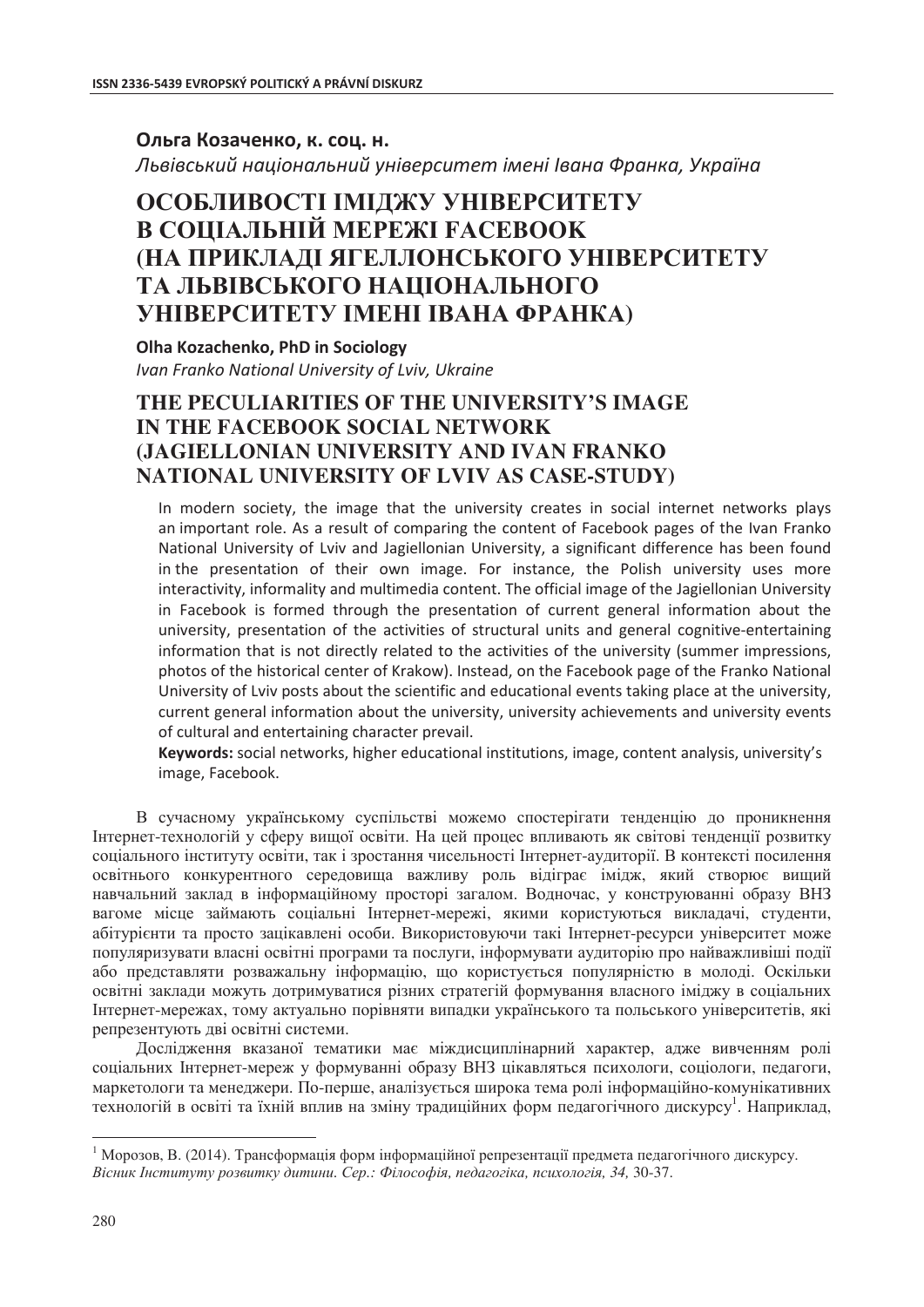$\overline{a}$ 

вивчається вплив Інтернету на зміни форм діяльності педагога, взаємодії з студентом та поширення педагогічних мережевих структур<sup>1</sup>. По-друге, науковці розглядають тематику образу ВНЗ в соціальних Інтернет-мережах в контексті засобів просування бренду, PR-стратегій та профорієнтаційної роботи<sup>2</sup>. По-третє, в контексті досліджуваної проблематики можна вивчати вплив освітніх Інтернет-мереж на соціалізацію молоді, а саме на засвоєння цінностей та норм, що презентуються комунікатором<sup>3</sup>.

Метою статті є виокремлення та порівняння особливостей конструювання образу українського та польського університетів (на приклалі Львівського напіонального університету імені Івана Франка та Ягеллонського університету) в соціальній Інтернет-мережі Facebook. Для досягнення вказаної мети автором були обрані візуальні методи дослідження, а саме, контент та дискурс-аналіз. Контент-аналіз – це якісно-кількісний метод дослідження, під час якого вимірюються характеристики великої кількості однотипних «текстів» (візуальних, звукових) по ряду формалізованих категорій і ознак.

Провелення контент-аналізу перелбачає вибір лжерел та об'єктів колування. Для аналізу ми обрали офіційні сторінки Львівського національного університету імені Івана Франка (https://www.facebook.com/franko.lviv.ua) та Ягеллонського університету (https://www.facebook.com/ jagiellonian.university) в Кракові у соціальній мережі Facebook. Такий вибір зумовлений популярністю вказаних ВНЗ в межах своїх держав, а також кількістю осіб, що стежать за їх офіційними дописами. Станом на серпень 2017 року в польського ВНЗ було 63 тис., а в українського – 11 тис. підписників. Хоча така кількість осіб, що стежать за «ЛНУ ім. Івана Франка. Офіційна сторінка» є значно меншою від аудиторії «Uniwersytet Jagielloński», проте для України така цифра є однієї з найвищих серед національних університетів (поряд з сторінками Національного університету «Києво-Могилянська академія» та Київського національного університету імені Тараса Шевченка). Соціальна мережа Facebook була обрана з огляду на те, що вона є найпопулярнішою в Європі, а соціальна мережа Вконтакті, яка була найбільш поширеною до недавнього часу в Україні, заборонена законодавчо. Об'єктом контент-аналізу була сукупність дописів на вказаних сторінках, що були опубліковані з 15 березня по 16 серпня 2017 року (5 місяців). Таким чином, у вибірку потрапили пости, які репрезентують як період навчання, так і літній період, коли активно ведеться вступна кампанія з метою приваблення абітурієнта. Загалом, було проаналізовано 278 постів, що репрезентують образ үніверситету у Львові та 244 дописів – університету у Кракові.

Під час проведення авторського дослідження використовувався також критичний дискурсаналіз Н. Феркло, який дозволяє більш якісно та поглиблено інтерпретувати інформацію, отриману внаслідок контент-аналізу. Методика проведення дискурс-аналізу передбачає дослідження лінгвістичних особливостей тексту, процесів його виробництва та сприйняття, а також врахування більш широкого соціокультурного контексту<sup>4</sup>.

Проаналізуємо результати авторського дослідження, що були отримані за допомогою методу контент-аналізу дописів, розміщених на офіційних сторінках Львівського національного університету імені Івана Франка та Ягеллонського університету в соціальній мережі Facebook (див. Таблиця 1).

На Facebook сторінці ЛНУ ім. Івана Франка переважають дописи про науково-освітні події, що відбуваються в університеті (конференції, семінари, зустрічі з науковцями) – 33%, поточна загальна інформація про університет (вступ, випуск, зустрічі ректора) – 21%, досягнення університету (видатні особистості, позиції в рейтингах) – 20% та події культурно-розважального характеру (концерти, святкові виступи) – 19%. Важливо, що 73% дописів про події мають звітний характер, тобто представляють події науково-освітнього чи культурно-розважального характеру, що

<sup>&</sup>lt;sup>1</sup> Roblyer, M.D., McDaniel, M., Webb, M., Herman, J., Witty, J.V. (2010). Findings on Facebook in higher education: A comparison of college faculty and student uses and perceptions of social networking sites. *The Internet and Higher Education, Vol. 13, Issue 3,* 134-140 2

 $2$  Chauhan, Kalpana, Pillai, Anandan (2013). Role of content strategy in social media brand communities: a case

of higher education institutes in India. Journal of Product & Brand Management, Vol. 22, Issue 1, 40-51.<br><sup>3</sup> Яненко, Я (2016). Репрезентація університету в соціальних мережах: соціалізаційний аспект. Jahrbuch der VI. *Internationalen virtuellen Konferenz der Ukrainistik «Dialog der Sprachen – Dialog der Kulturen. Die Ukraine aus* 

Йоргенсен, М.В., Филлипс, Л.Дж. (2008). *Дискурс-анализ. Теория и метод*. Харьков: Гуманитарный центр.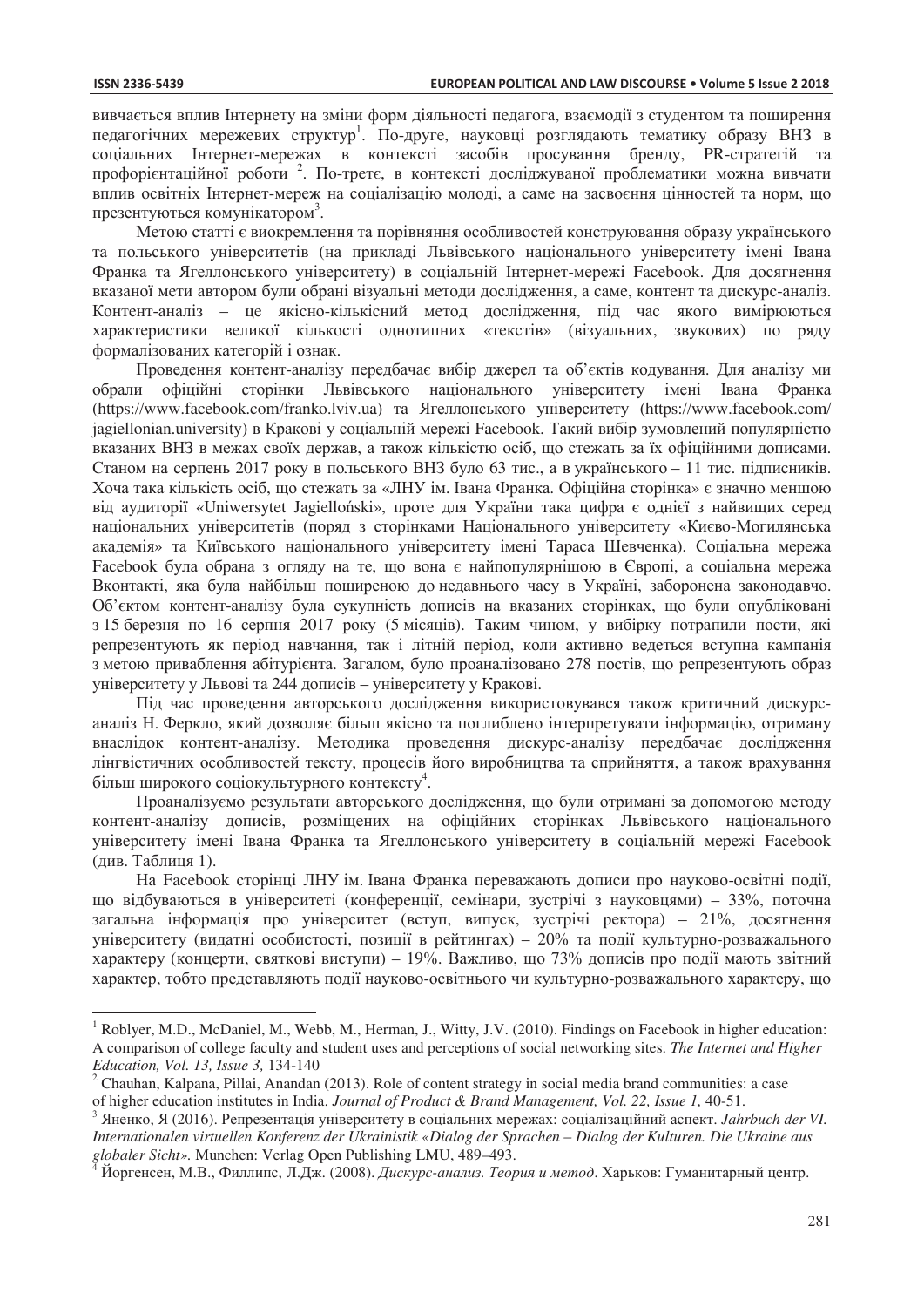*Ɍɚɛɥɢɰɹ 1* 

| Тематика дописів                                                                                                                                                           | «ЛНУ ім. Івана Франка.<br>Офіційна сторінка» | «Uniwersytet<br>Jagielloński» |
|----------------------------------------------------------------------------------------------------------------------------------------------------------------------------|----------------------------------------------|-------------------------------|
| Поточна загальна інформація (вступ,<br>$1_{\cdot}$<br>випуск, офіційні зустрічі ректора тощо)                                                                              | 21%                                          | 33%                           |
| Науково-освітні події (конференції,<br>2.<br>тренінги тощо)                                                                                                                | 33%                                          | 6%                            |
| 2.1. Реалізовані                                                                                                                                                           | 24%                                          | $2\%$                         |
| 2.2. Заплановані                                                                                                                                                           | $8\%$                                        | 4%                            |
| Культурно-розважальні події (концерти,<br>3.<br>екскурсії, вечірки тощо)                                                                                                   | 19%                                          | 13%                           |
| 3.1. Реалізовані                                                                                                                                                           | 13%                                          | 3%                            |
| 3.2. Заплановані                                                                                                                                                           | 6%                                           | 10%                           |
| 4.<br>Досягнення                                                                                                                                                           | 20%                                          | 7%                            |
| 4.1. Видатні особистості                                                                                                                                                   | 17%                                          | $5\%$                         |
| 4.2. Високі позиції в рейтингах                                                                                                                                            | $2\%$                                        | $2\%$                         |
| 4.3. Інше                                                                                                                                                                  | $1\%$                                        | $0\%$                         |
| Інформація про структурні підрозділи<br>5.<br>(бібліотека, ботанічний сад, тощо)                                                                                           | 6%                                           | 21%                           |
| Інформація загального пізнавально-<br>6.<br>розважального характеру, що безпосередньо<br>не пов'язана з діяльністю університету<br>(враження про літо, наукові факти тощо) | 0,5%                                         | 18%                           |
| 7.<br>Інше                                                                                                                                                                 | 0,5%                                         | $2\%$                         |

### Тематична спрямованість лописів офіційних сторінок ЛНУ ім. І Франка **ɬɚ əɝɟɥɥɨɧɫɶɤɨɝɨ ɭɧɿɜɟɪɫɢɬɟɬɭ ɜ Facebook**

уже відбулися. З одного боку, це створює образ активної діяльності університету, з іншого боку, такі дописи лише інформують аудиторію, не даючи можливості стати їхніми учасниками (на відмінно від краківського університету, де переважає інформація про майбутні події). Небагато інформації розміщено про структурні підрозділи університету (6%) та інформації, що не пов'язана з діяльністю үніверситету (наприклад, привітання з Великоднем) (0,5%).

Офіційний імідж Ягеллонського університету в Facebook (як і львівського ВНЗ) формується значною мірою через представлення поточної загальної інформації про університет (вступна кампанія, зустрічі керівництва з студентами та абітурієнтами) – 33%. Проте відмінністю є те, що нформація, яка фактично відсутня в дописах ЛНУ ім. Івана Франка, на сторінці Ягеллонського үніверситету займає друге та третє місце, а саме: презентація діяльності структурних підрозділів (видавництво, бібліотека, медичний заклад, ботанічний сад, астрономічна обсерваторія) – 21% та інформація загального пізнавально-розважального характеру, що безпосередньо не пов'язана з діяльністю університету (враження про літо, фото історичного центру Кракова, фото природи, цікаві наукові факти (наприклад, що відбувається з стопою жінки, що носить високі підбори) – 18%. На наш погляд, висвітлення діяльності структурних підрозділів дає можливість аудиторії оцінити та дізнатися ширші аспекти функціонування польського університету. Окрім того, значна присутність загальної пізнавально-розважальної інформації сприяє формуванню іміджу сучасного університету, який не лише інформує про себе, але й дає можливість для саморозвитку, влаштовує конкурси з нагородами, запитує як ви відпочиваєте влітку чи навіть жартує. На сторінці «Uniwersytet Jagielloński» значно менше інформації (в порівнянні з «ЛНУ ім. Івана Франка. Офіційна сторінка») про культурно-розважальні події, що відбуваються в університеті (13%) чи його досягнення (7%). Разючою відмінністю в представленні університетів є те, що висвітлення науково-освітніх подій в Ягеллонському університеті складає лише 6%, в той час як на сторінці львівського ВНЗ ця інформація зустрічається найчастіше (33%). Можемо припустити, що Facebook розглядається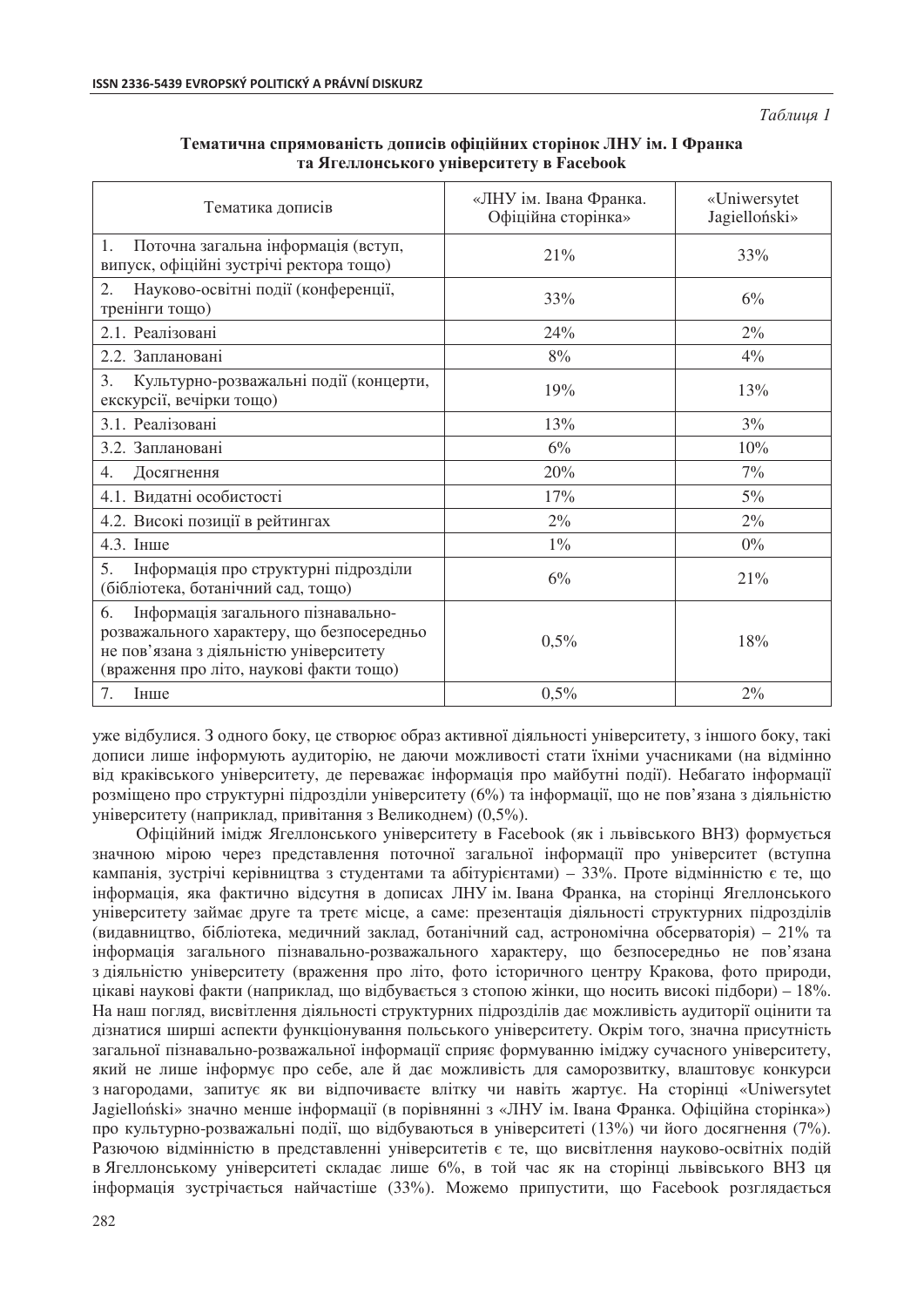комунікаторами Ягеллонського університету як більш неформальний канал комунікації, тому офіційна науково-освітня інформація висвітлюється дуже рідко. Ймовірно, що така стратегія пов'язана також з орієнтацією на цільову аудиторію цієї сторінки, якою зазвичай є студенти.

У формуванні образу університету в соціальній Інтернет-мережі важливу роль відіграє візуальний супровід текстових дописів. Саме тому, окремо було проаналізовано фото, які супроводжували дописи університетів на офіційних сторінках в соціальній мережі Facebook (див. Таблиця 2). Загалом, за вказаний період було опубліковано 278 фото з боку ЛНУ ім. Івана Франка та 216 фото – від Ягеллонського університету.

*Ɍɚɛɥɢɰɹ 2* 

| Тематика фото              | «ЛНУ ім. Івана Франка.<br>Офіційна сторінка» | «Uniwersytet Jagielloński» |
|----------------------------|----------------------------------------------|----------------------------|
| Люди                       | 69%                                          | 28%                        |
| Споруда університету/місто | 8%                                           | 23%                        |
| Природа                    | 7%                                           | 7%                         |
| Книги                      | 3%                                           | 9%                         |
| Логотип                    | $4\%$                                        | $2\%$                      |
| Інше                       | 9%                                           | 31%                        |

#### **Tематична спрямованість фото, розміщених на офіційних сторінках Ʌɇɍ ɿɦ. ȱ Ɏɪɚɧɤɚ ɬɚ əɝɟɥɥɨɧɫɶɤɨɝɨ ɭɧɿɜɟɪɫɢɬɟɬɭ ɜ Facebook**

Порівнюючи результати контент-аналізу, зауважимо, що на фото, які супроводжують дописи українського ВНЗ домінує представлення людей (учасників конференцій та семінарів, переможців Олімпіад, науковців, випускників тощо) (69%), адже зазвичай через репортажну фотозйомку висвітлюються події науково-освітнього чи культурно-розважального характеру. З одного боку, представлення людей на фото надає певної персоніфікації допису, проте, з іншого боку, це спричиняє певну одноманітність та шаблонність усієї сторінку університету. Натомість, у дописах польського ВНЗ розподіл тематики фото більш рівномірний, адже у них репрезентуються як люди (28%), так і будівлі університету/місто (23%). Таким чином, акцентується увага на історико-архітектурній привабливості університету та його інфраструктурних перевагах. Важливо, що фото на офіційній Facebook сторінці Ягеллонського університету характеризуються значною різноманітністю, а тому їх важко згрупувати у більш вужчі категорії (категорія «інше» – 31%). Проте такі результати свідчить про релевантність вибору візуального супроводу кожної допису, який має свій унікальний характер. Як уже зазначалося, краківський університет презентується як заклад, що має розвинені структурні підрозділи, зокрема, видавничий центр, саме тому серед тематики фото 9% – це книги, які популяризує університетське видавництво. Хоча категорія «логотип» не є переважаючою в обох ВНЗ, проте в дописах краківського університету логотип зустрічався набагато частіше на задньому плані фото, таким чином пілтримуючи станларти бренлування.

Зазначимо, що на сторінці «ЛНУ ім. Івана Франка. Офіційна сторінка» за аналізований період опубліковано лише 5 відео, натомість на «Uniwersytet Jagielloński» – 28. Варто зазначити, що найчастіше (16 раз) відео стосувалося презентації структурних підрозділів університету (шпиталю, бібліотеки тощо). Така кількість відео свідчить про застосування можливостей мультимедійності соціальних мереж, окрім того відеоматеріали урізноманітнюють контент і роблять його привабливішим для аудиторії.

Порівняємо образи університетів, що формулюються через Facebook використовуючи також результати дискурс-аналізу. Найважливішою відмінністю вказаних ВНЗ є стилістика написання дописів: для українського університету характерний офіційний стиль, а для польського неофіційний. Це виражається у тому, що на сторінці «Uniwersytet Jagielloński» дуже часто використовується символічні знаки емоцій (смайлики), дописи більш лаконічні та можуть носити жартівливий характер.

Аналізуючи особливості виробництва тексту, можемо зазначити, що проекти, які реалізовують творці вказаних сторінок впливають на конструювання образу університету. Зокрема, в ЛНУ ім. Івана Франка реалізовувався проект «Відомі випускники», що відобразилося на публікаціях про відомих особистостей, які навчалися в університеті. Натомість в краківському